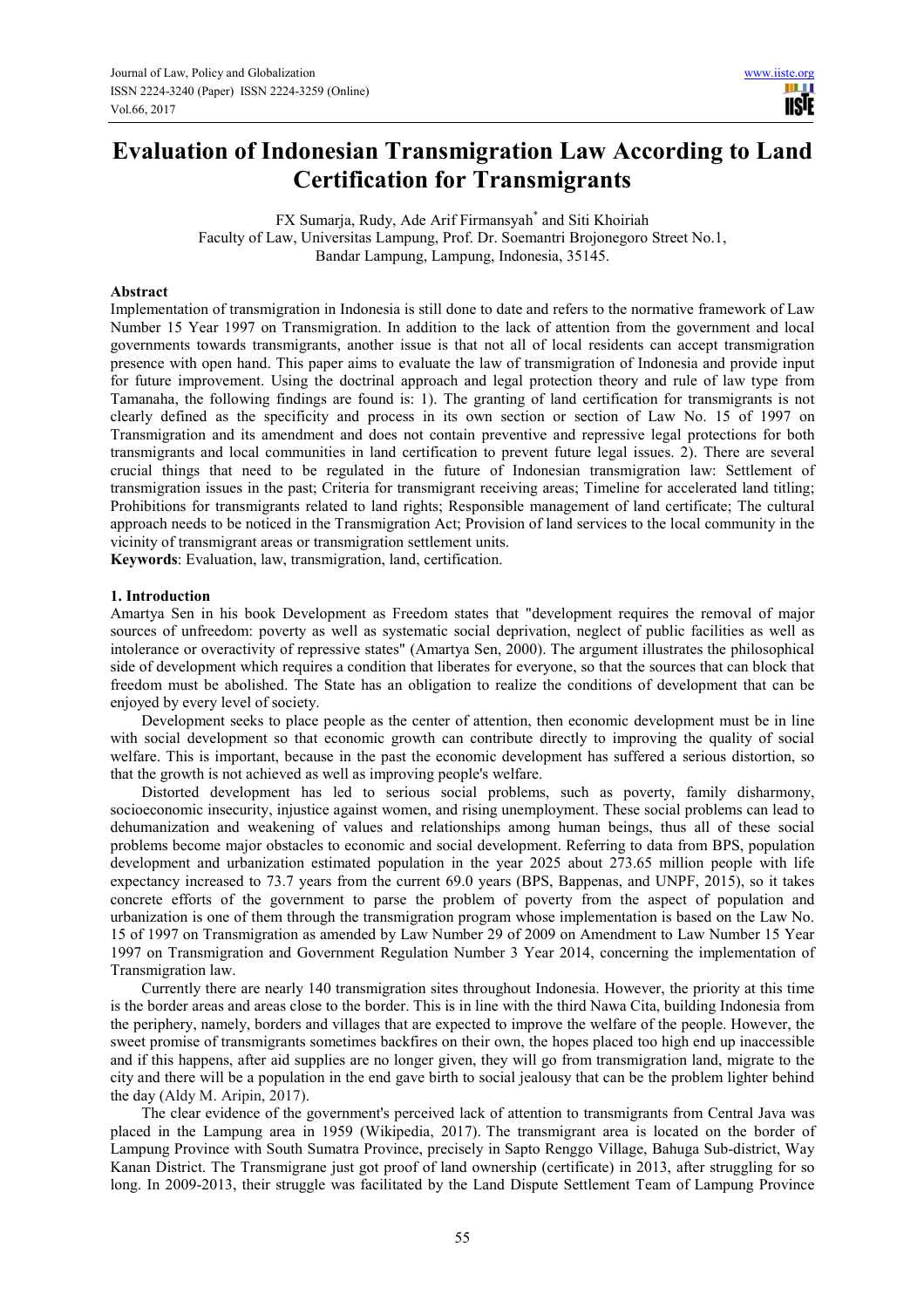(known as "TIM 13") to obtain evidence of land rights with an amendment with the Office of Manpower and Transmigration of Lampung Province and the Ministry of Transmigration. The socio-economic conditions of Sapto Renggo people were far from prosperous. They rely on rain-fed agriculture without technical irrigation, and without strong evidence of land ownership. Land reserved for agricultural land, claimed by the plantation company without being able to defend itself because the community has no evidence of land ownership. Meanwhile, their brothers who are stationed in South Sumatra (Blitang), his life is much more prosperous. Their transmigration area was built by technical irrigation, and it was supported by a land certificate shortly after occupying the transmigration area (after South Sumatra was split in 1964).

In addition to the lack of government and local government attention to transmigrants, the other problem is that not all local inhabitants can accept transmigration presence with open arms, sometimes they are forced to accept, this is because (Aldy M. Aripin, 2017):

- There is a presumption that transmigrants are treated privileged by the government with the various facilities they get. While local residents struggled with more apprehensive conditions. They as hosts in real conditions turn out to be poorer than outsiders who come and inhabit their territory.
- Traditional and cultural roots are another problem that is often a trigger, as the locals assume that the land given the heads of migrants is their land that should be maximized for the welfare of the local community. This land then becomes certified while local landowners are only aware of the recognition and mutual trust between them.
- Transmigrants almost certainly do not understand local customs and customs, these differences can then lead to antipathy because immigrants are deemed disrespectful to the local population.
- Culture Arrogance, the reality in the field can not be denied, the population from Java is very, very rarely willing to learn the local language, even if he is married to the locals his partner will be taught and "asked" using the Java language. This then ignites the sense of ego in some people, as a result immigrants are considered arrogant and do not want to merge with the local community, simple but can be catastrophic.

From the above description, it is understood that ultimately the role of government and local governments in bridging the transmigration process between transmigrants and local communities is so important that the urgency of this review will evaluate Law Number 15 Year 1997 on Transmigration as Amended -Undonesia Number 29 Year 2009 on Amendment to Law Number 15 Year 1997 regarding Transmigration and its derivative regulation relating to land certification for transmigrants.

## **2. Research Method**

This research did with the corridor of normative legal research (*doctrinal research)* which only used secondary data. The model of it's legal research is comprehensive and analitical study towards legal primary and legal secondary materials. The approach of the issue used statute approach and conceptual approach (Peter Mahmud, 2005). Data being analysis in qualitative manner with describing the data resulted from the research into an explanation form systematically so can acquired a clear view about the issued which being researched, and the result of analysis data concluded deductively.

## **3. Discussion**

*3.1 Legal Protection Pattern in the Regulation of Transmigration in Indonesia Relevance with Land Certification*

Implementation of Transmigration in Indonesia originated from the colonization era in 1905 marked with the first placement of 155 Head of Family (KK) from Kedu Central Java to Gedong Tataan Lampung Province. The term transmigration itself was first proposed by Bung Karno in 1927 in Soeloeh Indonesia, then in Economic Conference in Kaliurang Yogyakarta along with the Committee Meeting of Economic Plans on February 3, 1946 Vice President Bung Hatta mentioned the importance of transmigration to support industrialization development outside Java (Tim Penyusun, 2015).

Implementation of transmigration is still carried out to date and depends on the normative framework of the legal basis of its implementation which refers to the Law Number 15 Year 1997 on Transmigration as amended by Law Number 29 Year 2009 on Amendment to Law Number 15 Year 1997 on Transmigration . The existence of the legal basis is an orchestra that will determine what and how the transmigration system and legal protection aspects for its transmigrants.

Law Number 15 Year 1997 on Transmigration has affirmed one of the obligations for transmigrants to maintain and maintain land ownership and production assets. The regulation related to land certification as stated in Article 24 paragraph (3) is: Land intended for transmigrants is granted with the status of property rights, while Law Number 29 Year 2009 on Amendment to Law Number 15 Year 1997 on Transmigration, the same no mention of land certification.

Further regulation of land titling as stipulated in Government Regulation Number 3 of 2014 concerning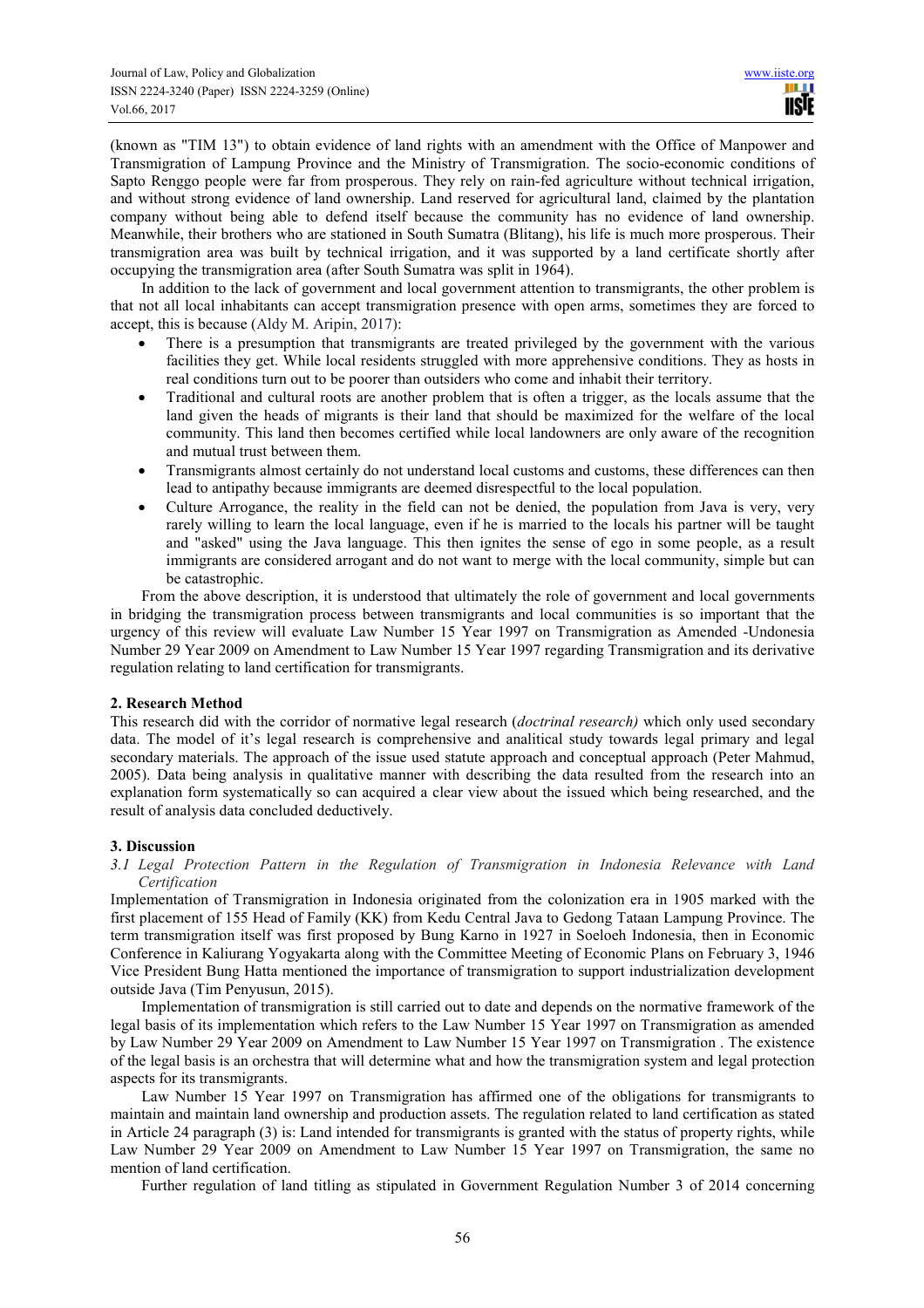Implementation of Law Number 15 Year 1992 concerning Transmigration as amended by Act Number 29 of 2009 concerning Amendment to Law Number 15 Year 1997 concerning Transmigration, on Article 29 paragraph (8) stipulates that: The certificate of title to land as referred to in paragraph (7) shall be given no later than 5 (five) years since the placement of the SP concerned.

Article 31 Paragraph (1) regulates the period of prohibition of land alteration as follows: Land granted to Transmigrants and local residents who move to new settlements as part of SP-Pugar as referred to in Article 29 shall be non-transferable unless 15 (fifteen) years from the date of placement.

If the land certification scheme as set forth in the above provisions is analyzed using the legal protection theory of Philipus M. Hadjon, with transmigration policy as a form of "governmental action" and associated with legal protection for transmigrants, it would appear that its legal protection from the regulation.

According to Hadjon, on preventive legal protection, the people are given the opportunity to file their objections or opinions before a government decision gets a definitive form. Thus preventive legal protection aims to prevent the occurrence of disputes whereas on the contrary the repressive legal protection aims to resolve disputes (Philipus M. Hadjon, 1987).

Referring to Hadjon's theory of legal protection, the granting of land certification as stipulated in the provisions of Law Number 15 Year 1997 on Transmigration as amended by Law Number 29 Year 2009 regarding Amendment to Law Number 15 Year 1997 on Transmigration, does not contain legal protection that is preventive and repressive.

The absence of preventive legal protection in the provision of land certification can be seen from the absence of provisions of the norm of preventative legal protection in Law Number 15 Year 1997 on Transmigration as amended by Law Number 29 Year 2009 on Amendment to Law Number 15 Year 1997 on Transmigration. Ideally, there should be a formula governing the dialogical/consultative process between the government/local government, the prospective transmigrants and the local people who can substantively prevent the legal problem in the future.

As for the lack of protection of repressive law in the provision of land certification can be seen from the absence of provisions of the norms that are repressive law protection in Law Number 15 Year 1997 on Transmigration as amended by Law Number 29 Year 2009 on Amendment to Law Number 15 Year Year 1997 about transmigration. The law does not provide the most probable repressive legal protection channel on land titling. It is possible that there will be a conflict between the transmigrants and the local people in relation to the land, so special arrangements that are of the nature of the dispute are necessary.

Both preventive law protection and repressive law protection are important to be presented normatively in the future Transmigration Code changes. It is urgent to do so in order to provide legal protection for transmigrants and local communities. A good transmigration law is a transmigration law that can guarantee the needs of all stakeholders. Law in its optimal form of legislation should be able to provide protection to the public both preventively and repressively in its formulas including in the case of transmigration land.

#### *3.2 Evaluation of Indonesian Transmigration Law Relevant to Land Certification*

Tamanaha, based on the legal function of the instrument as proposed by Pound, also sees the instrumental side of the law as a tool for achieving certain goals, such as maximizing social welfare or balancing competition.

An instrumental view of law means that law – encompassing legal rules, legal institutions, and legal processes – is consciously viewed by people and groups as a tool or means with which to achieve ends. The supply of possible ends is open and limitless, ranging from personal (enrichment, harassment, or advancement), to ideological (furthering a cause), to social goals like maximizing social welfare or finding a balance of competing interests (Brian Z. Tamanaha, 2006).

Pound puts more emphasis on the law that can serve as a social engineering tool because he sees the slit that occurs in his country where conditions at that time of law science tend to deteriorate because the law is only a rule (Lawrence M. Friedman, 2013).

Pound claimed, was mired in this state: "[T]he jurisprudence of conceptions tends to decay. Conceptions are fixed. The premises are no longer to be examined. Everything is reduced to simple deduction from them. Principles cease to have importance. The law becomes a body of rules (Brian Z. Tamanaha, 2010).

In line with Pound, Nonet and Selznick distinguish three basic modalities or "statements" concerning law and society: (1) law as servant of repressive power, (2) law as a separate institution capable of taming repression and protecting his integrity, and (3) the law as a facilitator of various responses to social needs and aspirations (Philippe Nonet dan Philip Selznick, 1978). Quoting Albert Von Dicey's opinion, Hawke & Parpworth disclose the content of the rule of law ie equality before the law, which essentially the actions of the government must be based on the law.

The Rule of Law requires the recognition of the predominance of the regular law (as opposed to arbitrary or wide discretionary powers), equality before the law and that the British constitution is the product of the ordinary law. In essence, therefore, the Rule of Law requires that there should be government according to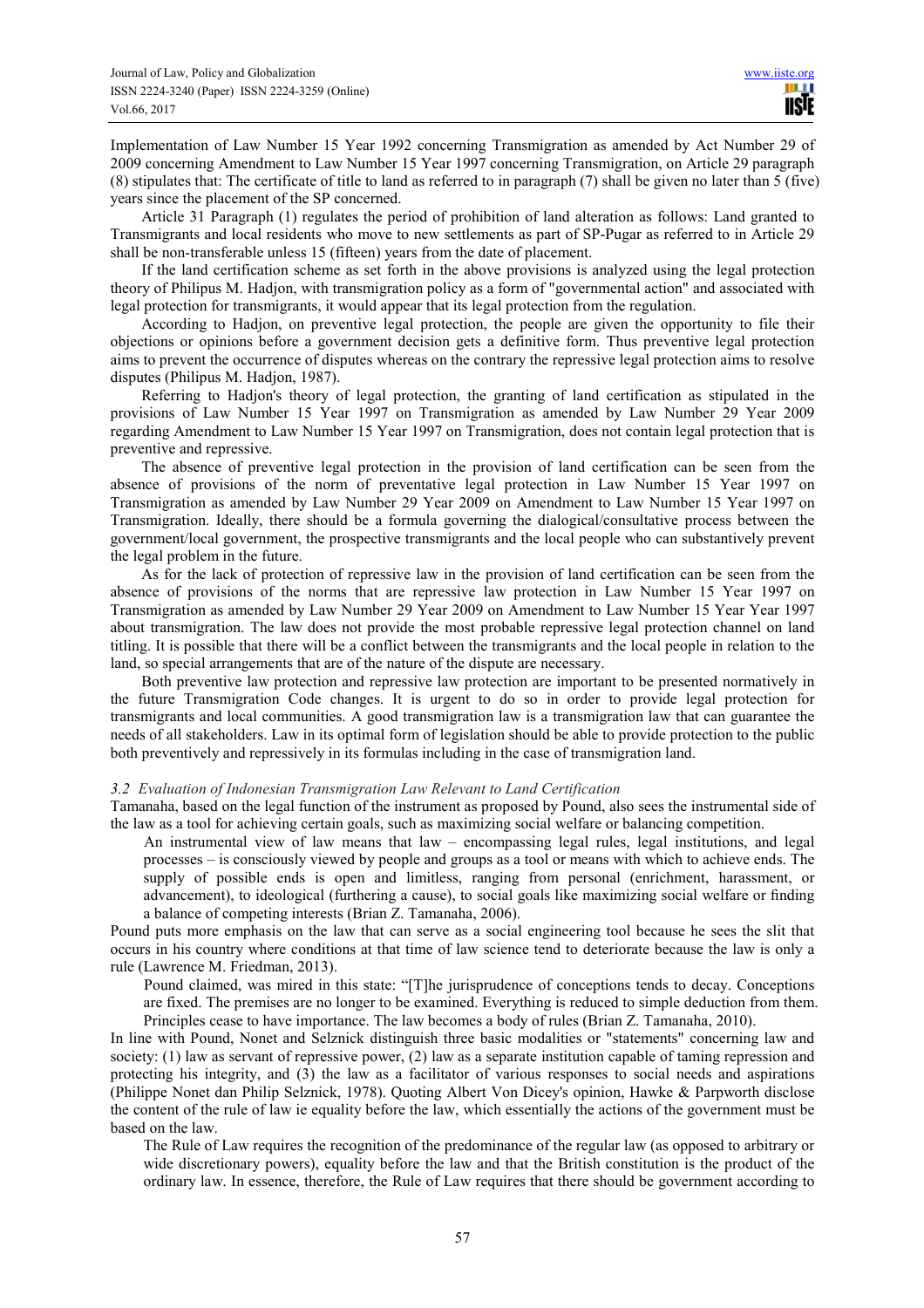law and an avoidance of arbitrary action (Neil Hawke & Neil Parpworth, 1998).

Dicey's statement above, then elaborated by Tamanaha which divides the state of law revolves around three clusters of meaning: first, that the government is limited by law; second, the legal state is legally understood; third, rule-based arrangements, not people (rule of man) (Satjipto Rahardjo, 2009).

Furthermore Tamanaha divides the rule of law into "the thinnest" which is a formal version of the rule of law and "the thickest" which is a substantive version of the rule of law. Tamanaha explained that the thinnest version of the rule of law only requires that all the actions of the government should be based on the law. While the thickened version of the rule of law also includes formal legality, individual rights, democracy, and even add social welfare.

The thinnest formal version of the rule of law is the notion that law is the means by which the state conducts its affairs, "that whatever a government does, it should do through laws. The thickest substantive versions of the rule of law incorporate formal legality, individual rights, and democracy, but add a further qualitative dimension that might be roughly categorized under the label "social welfare rights (Brian Z. Tamanaha, 2004)."

In line with the Tamanaha theory, land certification arrangements, restrictions on the implementation of rights and obligations of transmigration participants are regulated in Government Regulation no. 3/2014 on the Implementation of Law no. 15/1997 on Transmigration as Has Been Amended By Law no. 29/2009 on Amendment to Law no. 15/1997 on Transmigration, namely Article 29, 30 and Article 31.

Based on the presentation of several articles in PP no. 3 of 2014 and in line with the provisions of Article 28J of the 1945 Constitution, paragraph (2), the regulation of Article 29 paragraph (3) and (4), and Article 31 is more appropriate if regulated in the transmigration law. In addition, the deadline for granting land title certificate no later than 5 (five) years since the placement in the Resettlement Unit (SP) concerned, needs to be accelerated, for example one to three years from the placement.

On the other hand, given the implementation of transmigration in the face of the application of the principle of decentralization and autonomy, so that the implementation of transmigration is not solely determined by the budget, but is determined by the commitment of officials in the region, it is also necessary to objectively regulate the criteria of transmigrants' transmigration laws. With an objective measure, there is no reason for a local government to refuse to accept and provide transmigration facilities from other regions. Nevertheless, the government and local governments must also pay attention to the local people. Including government attention related to budget availability.

From the theoretical and analytical descriptions made above, the current arrangement of transmigration can be said to be not yet progressive and still belongs to the thinnest version rule of law which tends to be formal legality, although it must be admitted that current arrangements are better than previous transmigration arrangements. Future transmigration laws are expected to lead to progressive law so that it is classified as "the thickest version of rule of law" which includes formal legality, individual rights, democracy, and even oriented to social welfare. To make transmigration law that leads to progressive law and "the thickest version rule of law" oriented social welfare, what still needs to be regulated in the Transmigration Law in the future are as follows:

- 1) Protection of preventive law and the protection of repressive law is important to be presented normatively in the amendment of the Transmigration Act;
- 2) Settlement of transmigration issues in the past (before Law No. 29/2009);
- 3) Criteria for transmigrant receiving areas;
- 4) Accelerated granting of land titles;
- 5) Prohibitions for transmisgran related to land rights;
- 6) Responsible management of land certificate;
- 7) Cultural approaches need to be addressed in the Transmigration Act; and
- 8) Provision of land services to local communities around transmigrant areas or transmigration settlement units.

#### **4. Conclusion**

The evaluation of transmigration law of Indonesia is relevant to the provision of land titling for transmigrants, namely: Land titling for transmigrants is not clearly defined the specificity and process in its own section or article on Law Number 15 Year 1997 on Transmigration and its amendment, but only briefly mentioned in Article 24 paragraph (3), namely: Land intended for transmigrants is granted with the status of property rights. The lack of clarity on the specificity and process of land certification for transmigrants in Law No. 15 of 1997 on Transmigration and its amendment confirms that the regulation of transmigration does not contain preventative and repressive legal protections for both transmigrants and local communities in land titling to prevent legal issues which appear later on. There are several crucial things that need to be regulated in the future of Indonesian transmigration law, namely: Settlement of transmigration issues in the past (before Law No. 29/2009); Criteria for transmigrant receiving areas; Timeline for accelerated land titling; Prohibitions for transmigrants related to